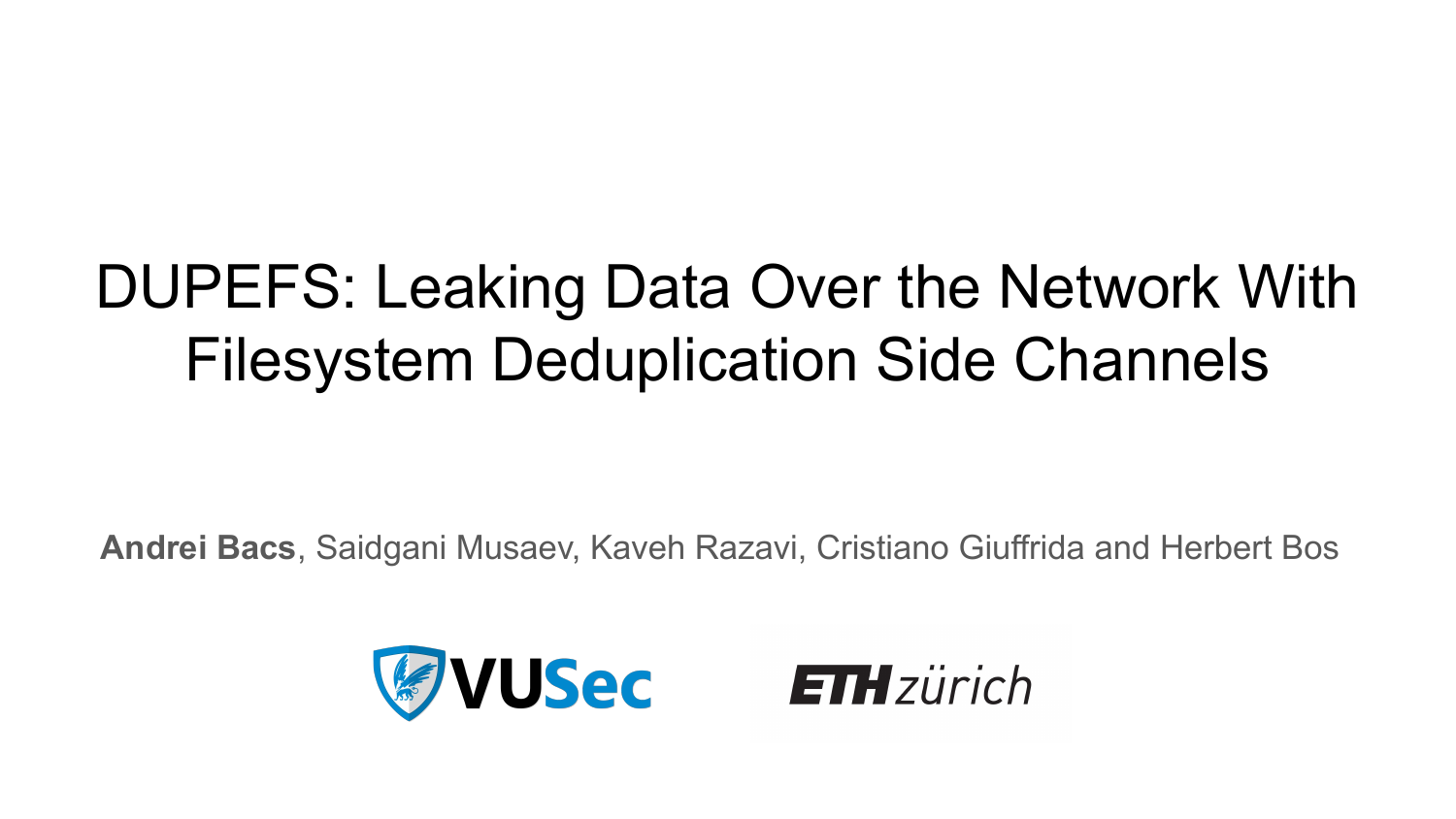Filesystem deduplication introduces security risks

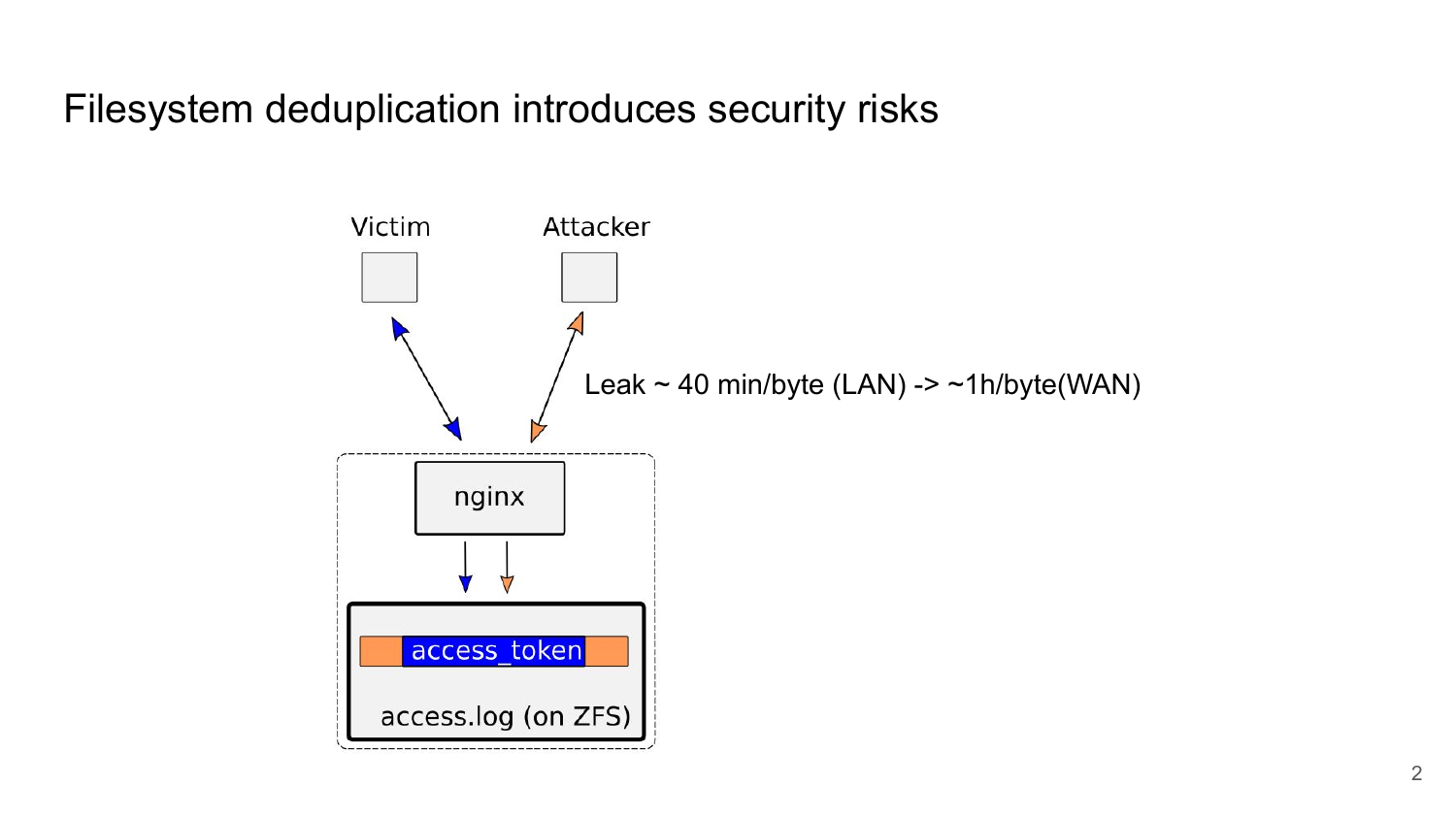#### Deduplication timing side channel





Write path with deduplication

Transaction is shorter (pulse width) for duplicate data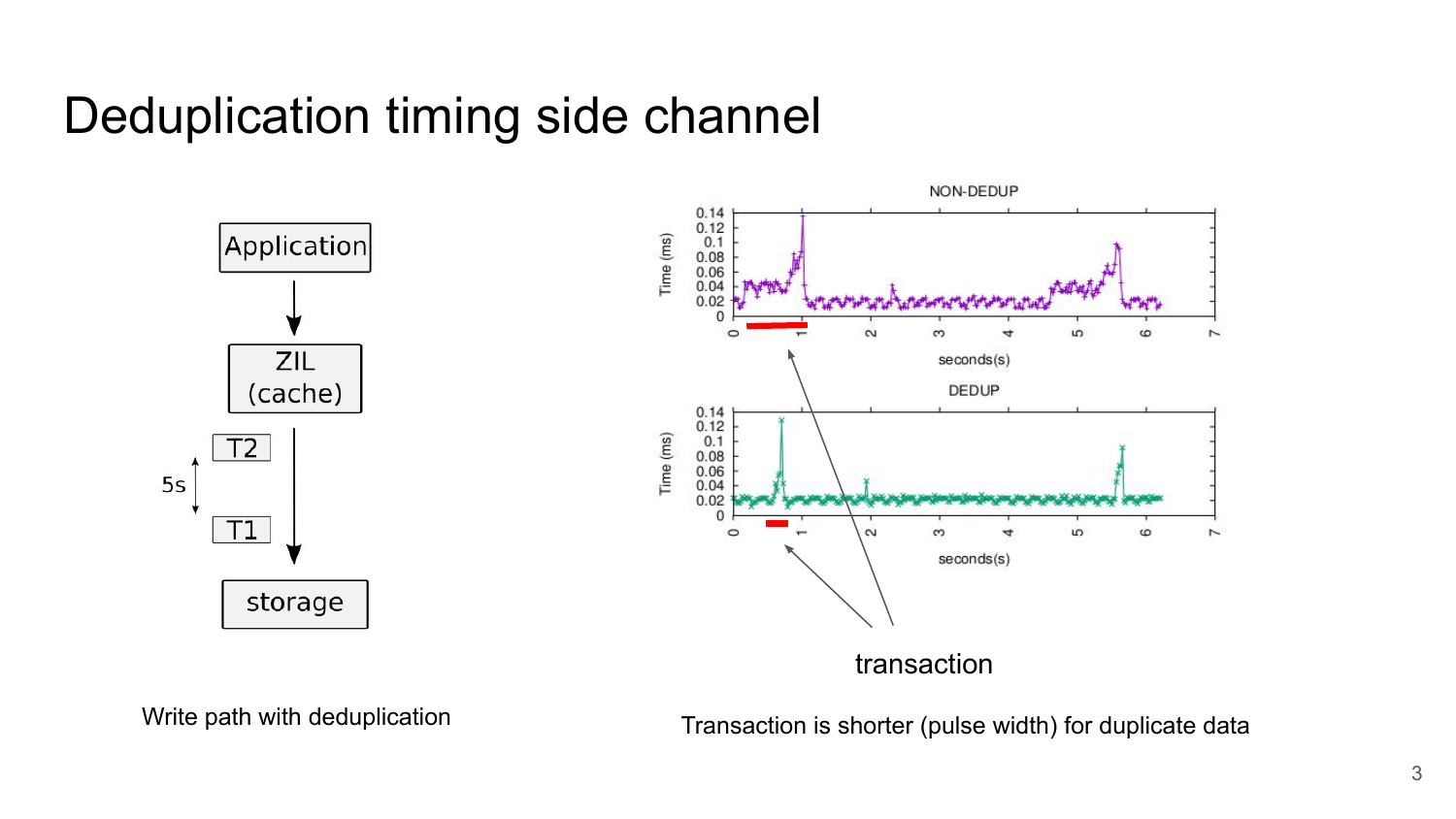### Threat model

- Attacker and victim have access to the same filesystem
- The filesystem uses in-line deduplication and default settings
- No limit on I/O operations





Remote: data leak 4 Local: data fingerprinting, exfiltration 4 Local 4 A Local: data fingerprinting, exfiltration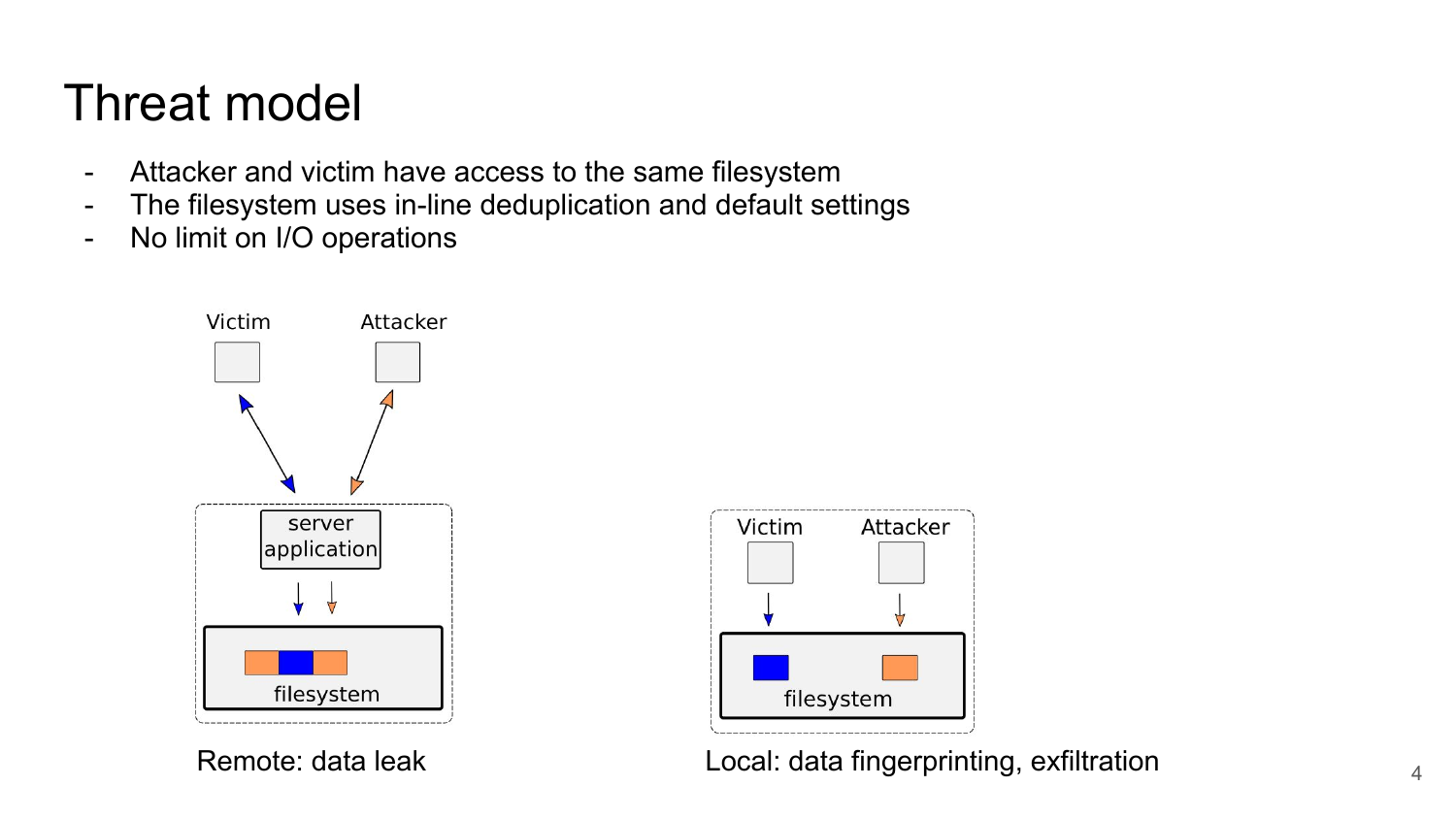# Attack challenges

- Filesystem asynchronous I/O operations
	- intermediary caches
	- transactional behavior
	- Exploitation technique: filesystem cache massaging

- Deduplication granularity
	- typical record size 128KB (ZFS and Btrfs)
	- Exploitation technique: alignment probing

- Signal amplification
	- Exploitation technique: secret spraying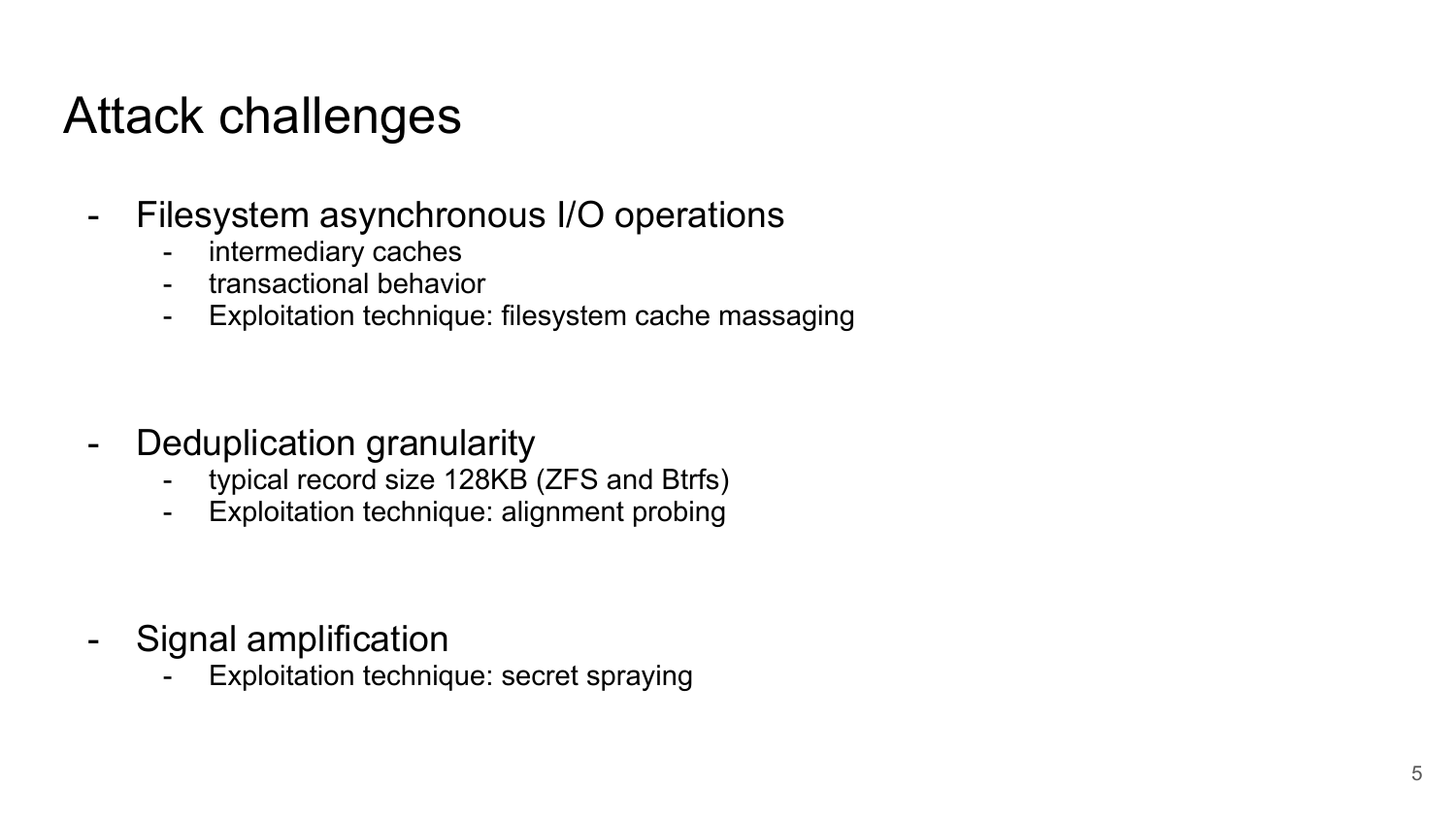Filesystem cache massaging - interleave attacker and victim writes



#### Timed write primitive

```
write(prepare_records)
time( )
write(test_record)
time( )
```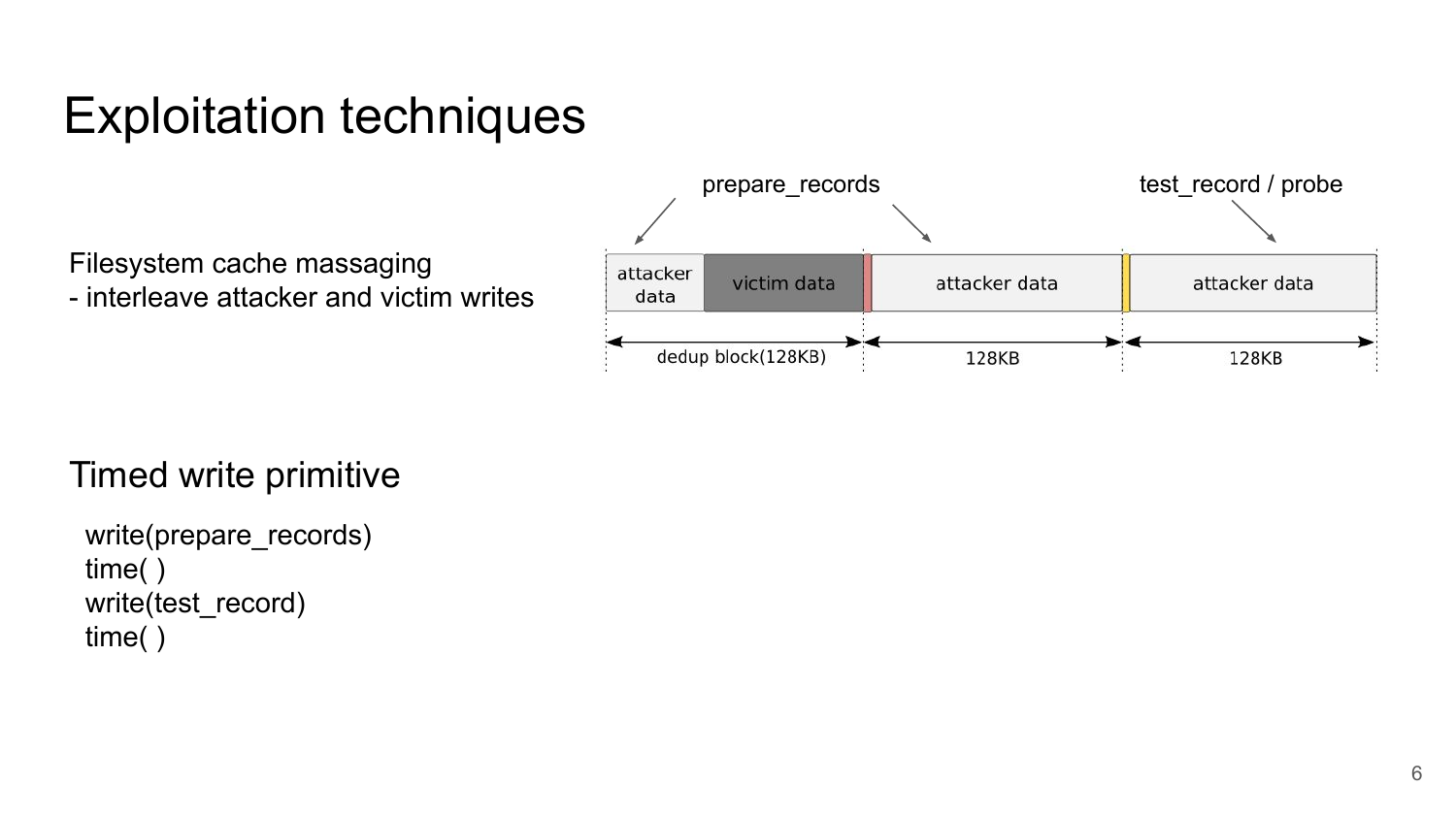Alignment probing

- enables byte granularity

- reduces entropy

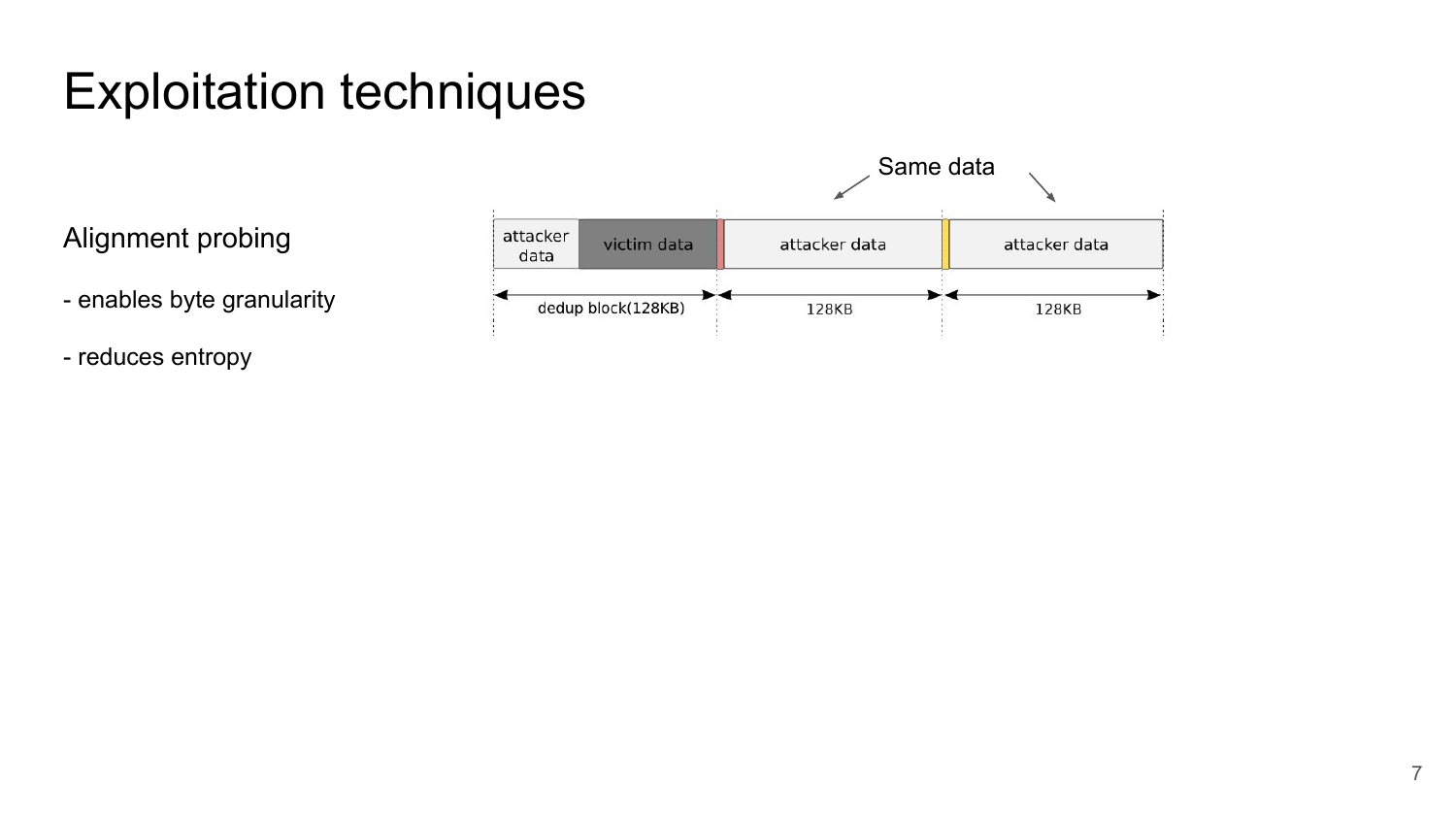Alignment probing

- enables byte granularity
- reduces entropy

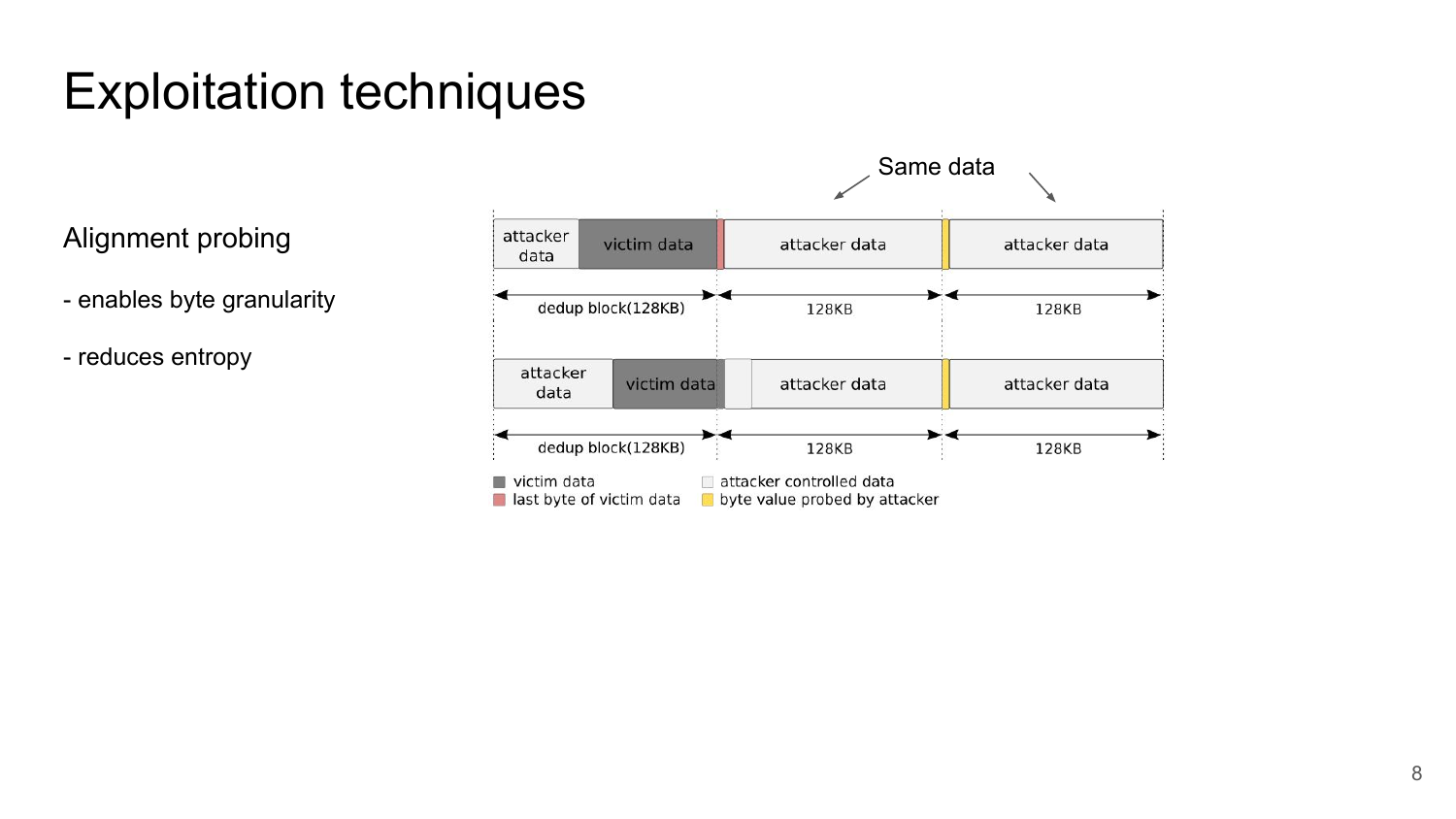Alignment probing

- enables byte granularity

- reduces entropy

Secret spraying

- amplifies the timing signal

- N dedup events per correct guessed byte

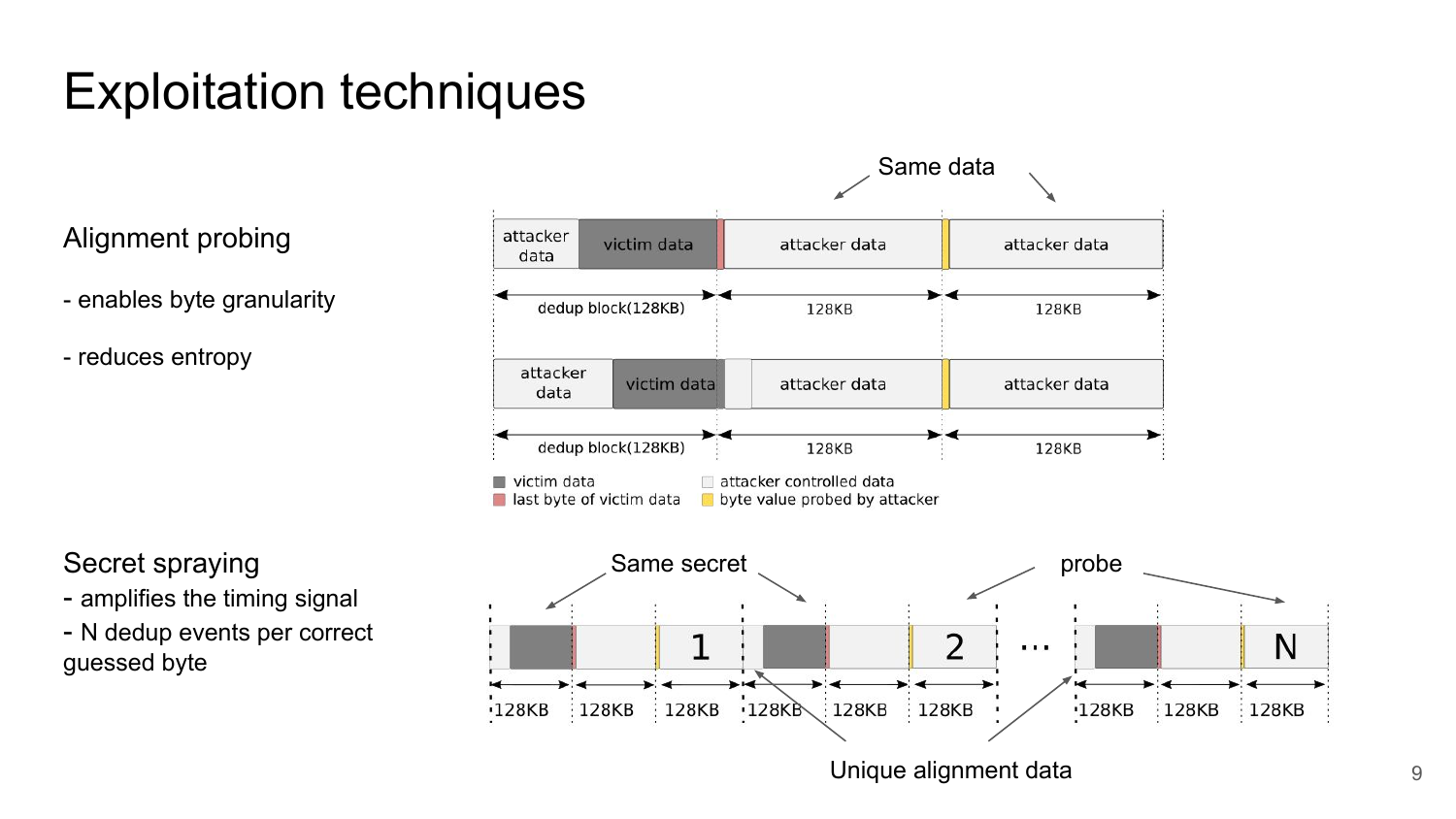- targets access tokens of OAuth 2.0 implicit grant access scheme

- SSO client runs nginx on top of ZFS and logs requests
- access tokens are encoded in the request and do not expire during attack

- SSO client does not offer X-Frame-Options

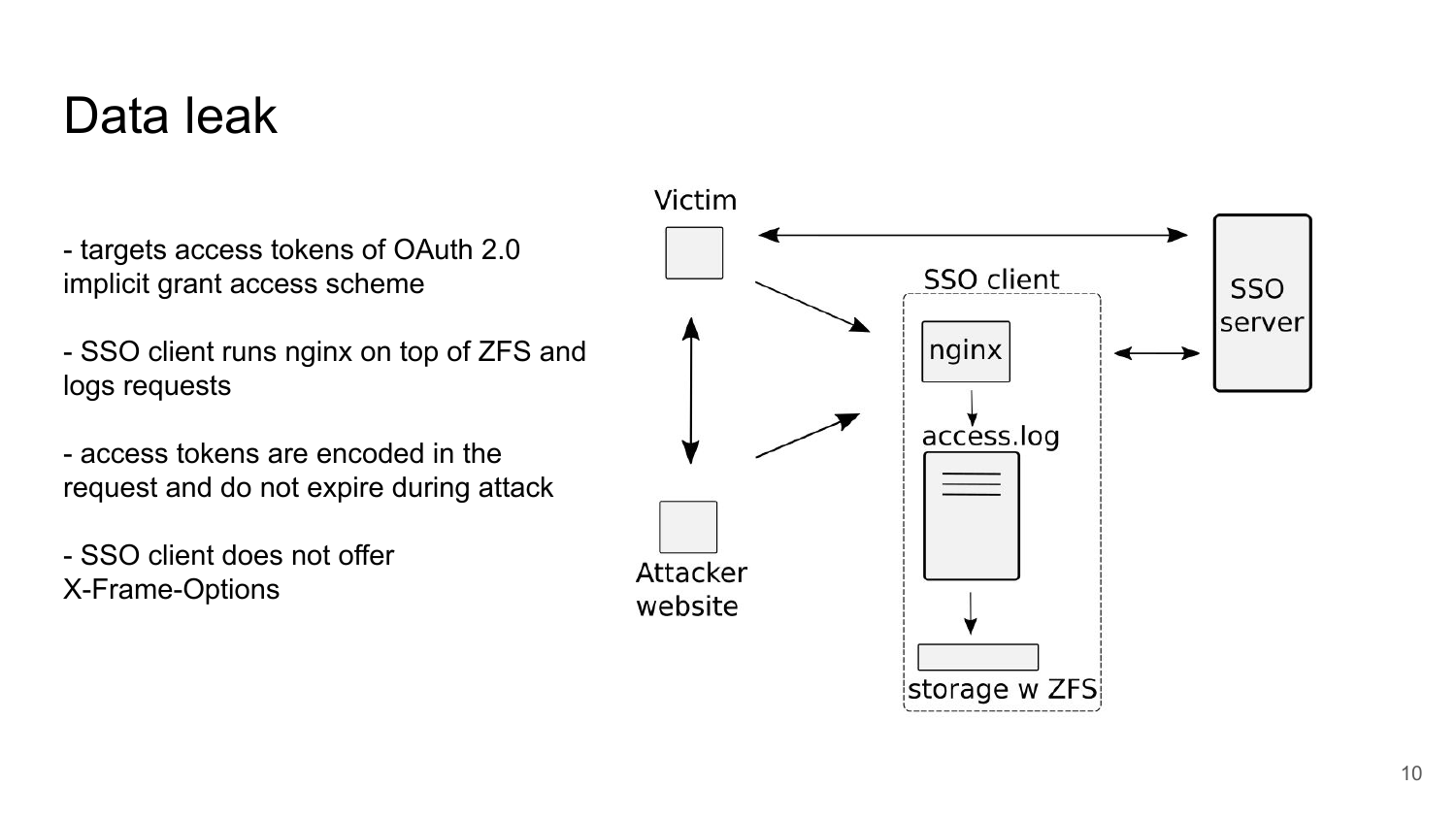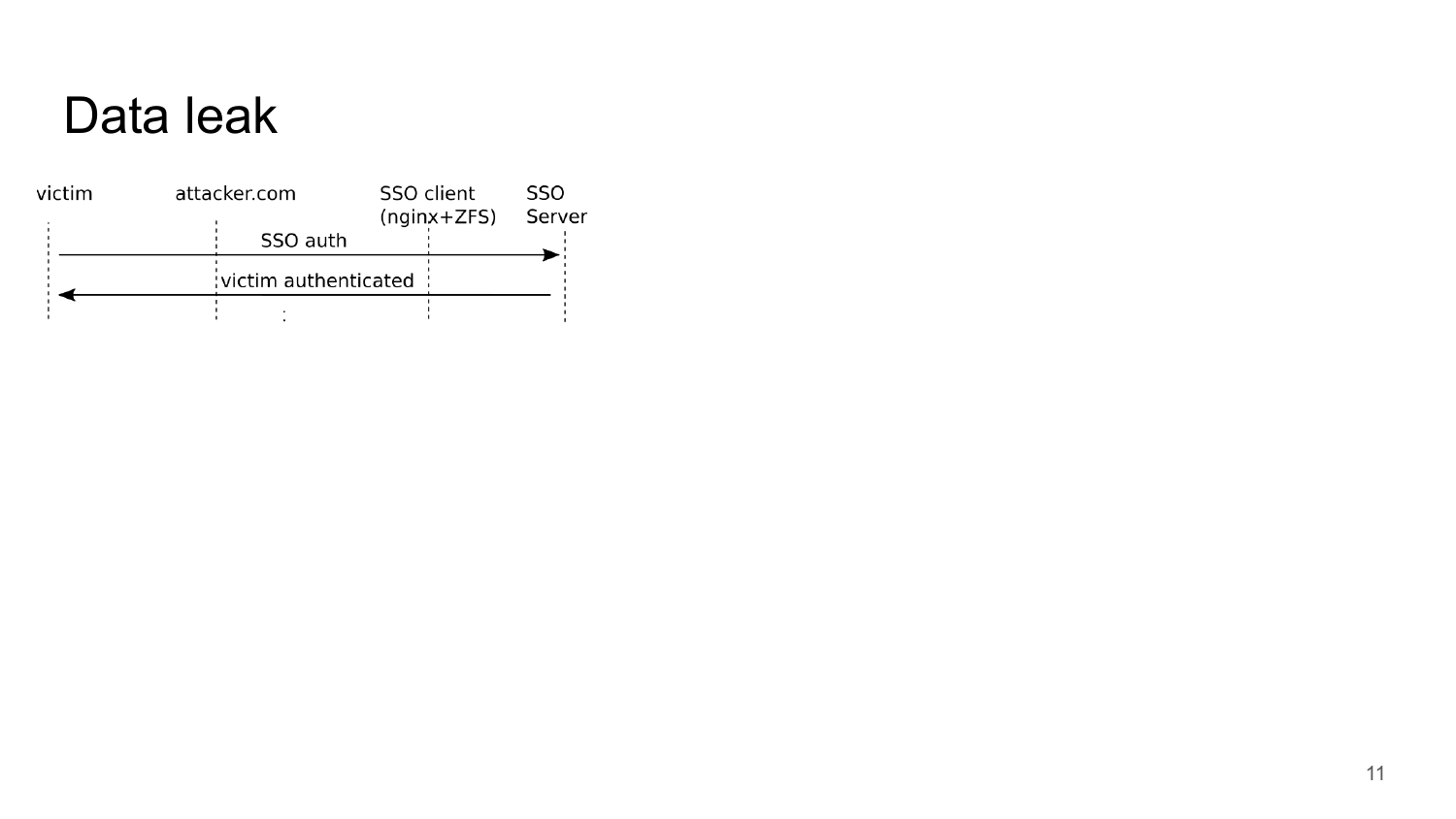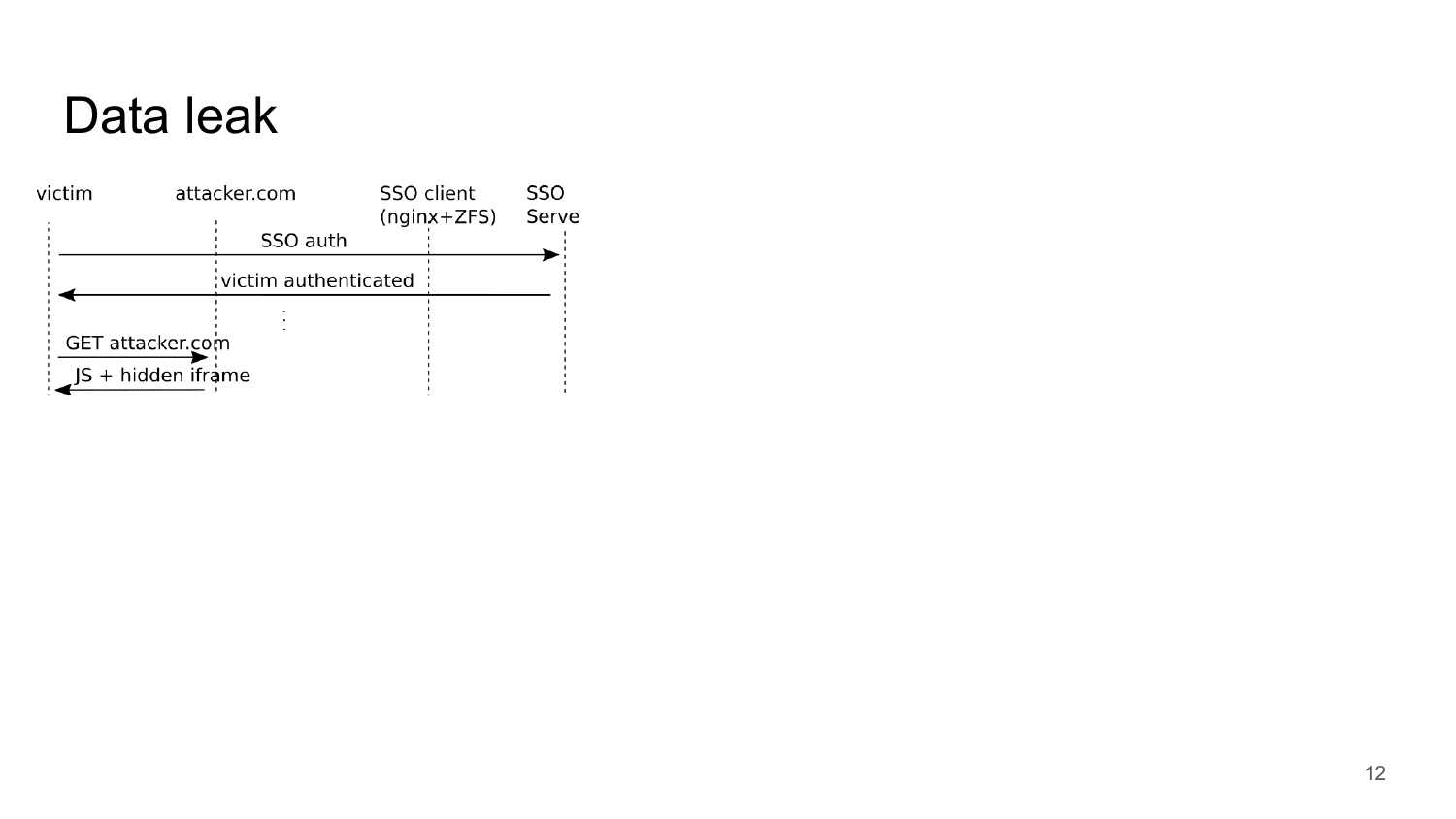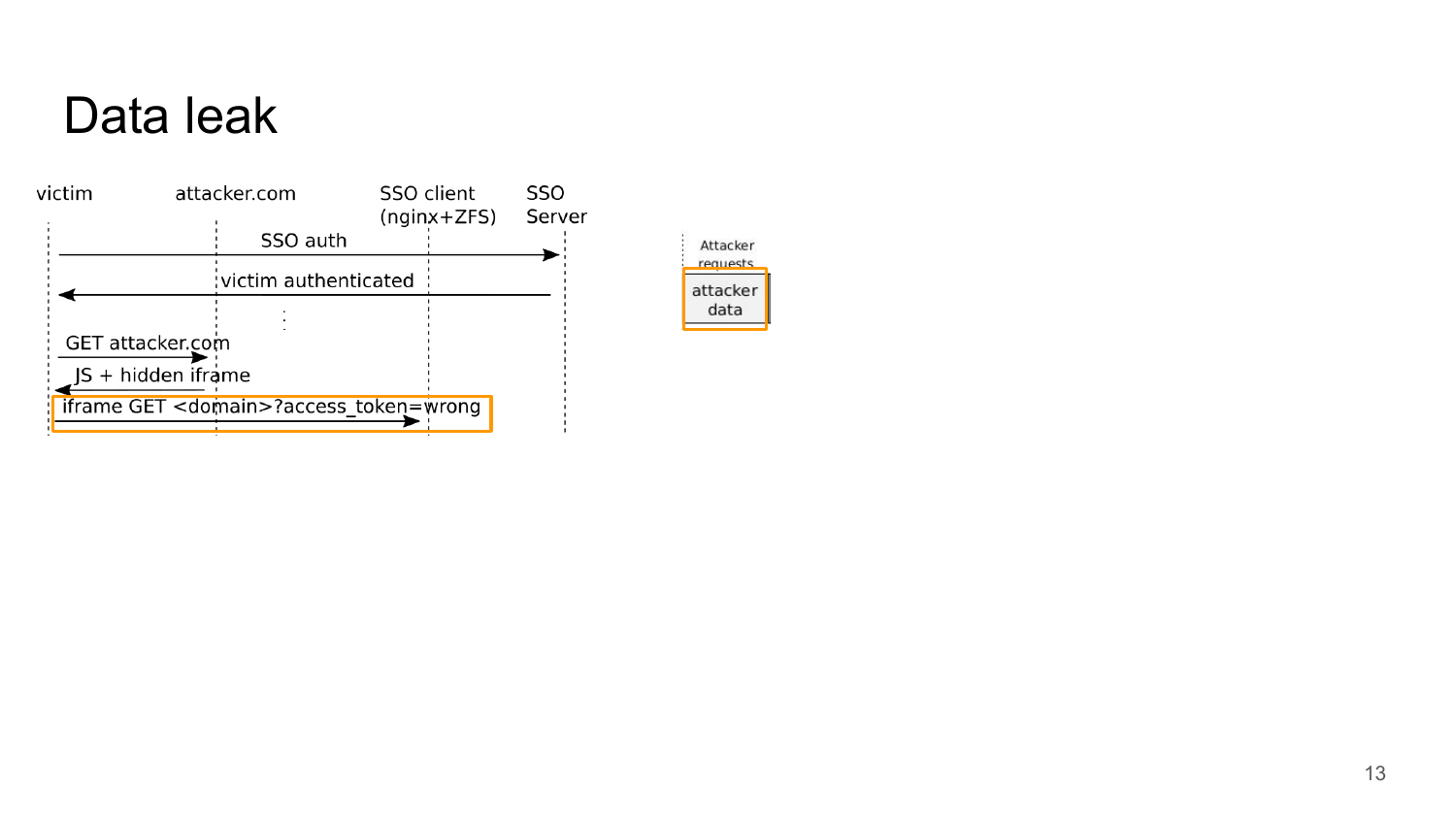

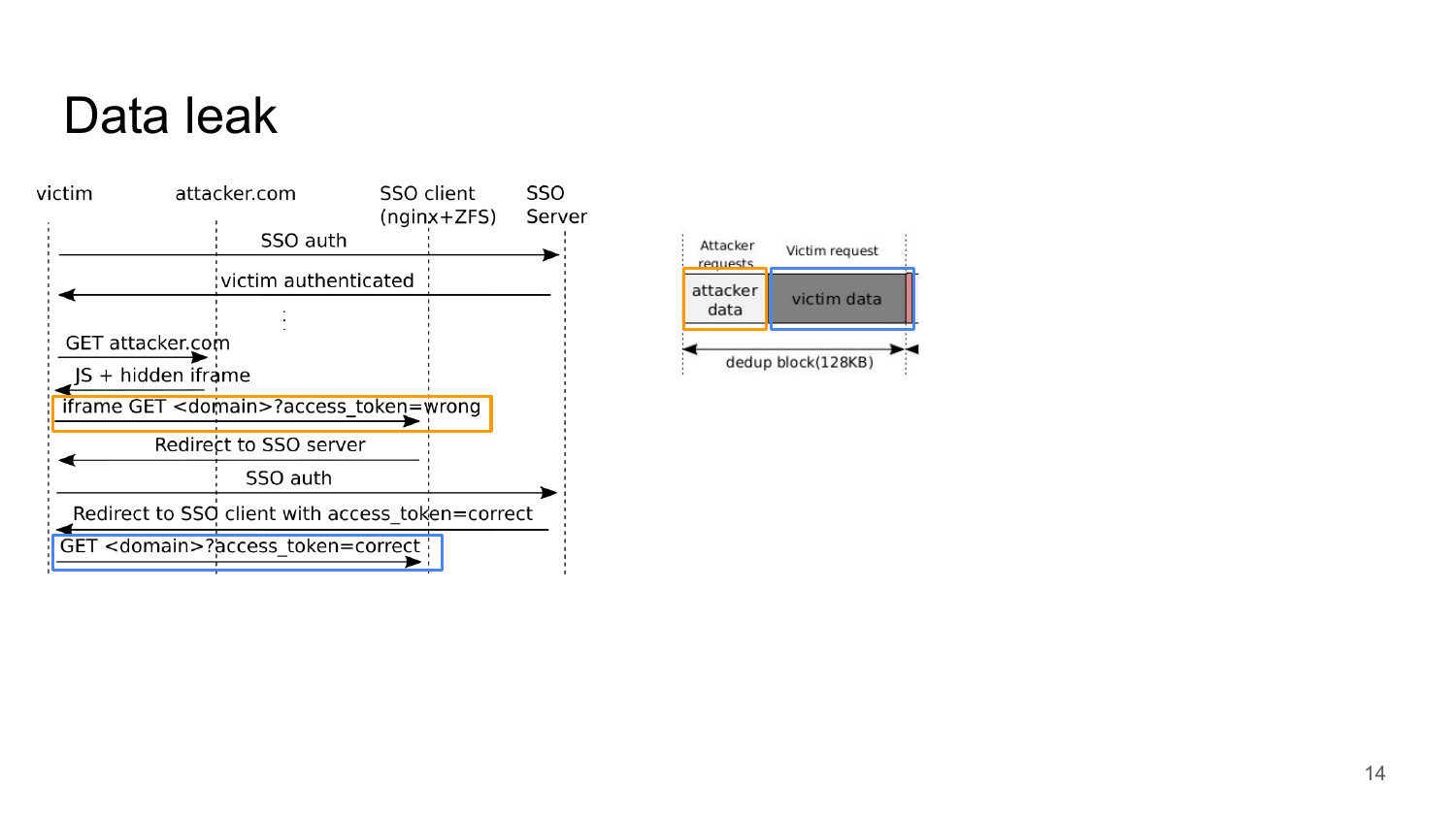

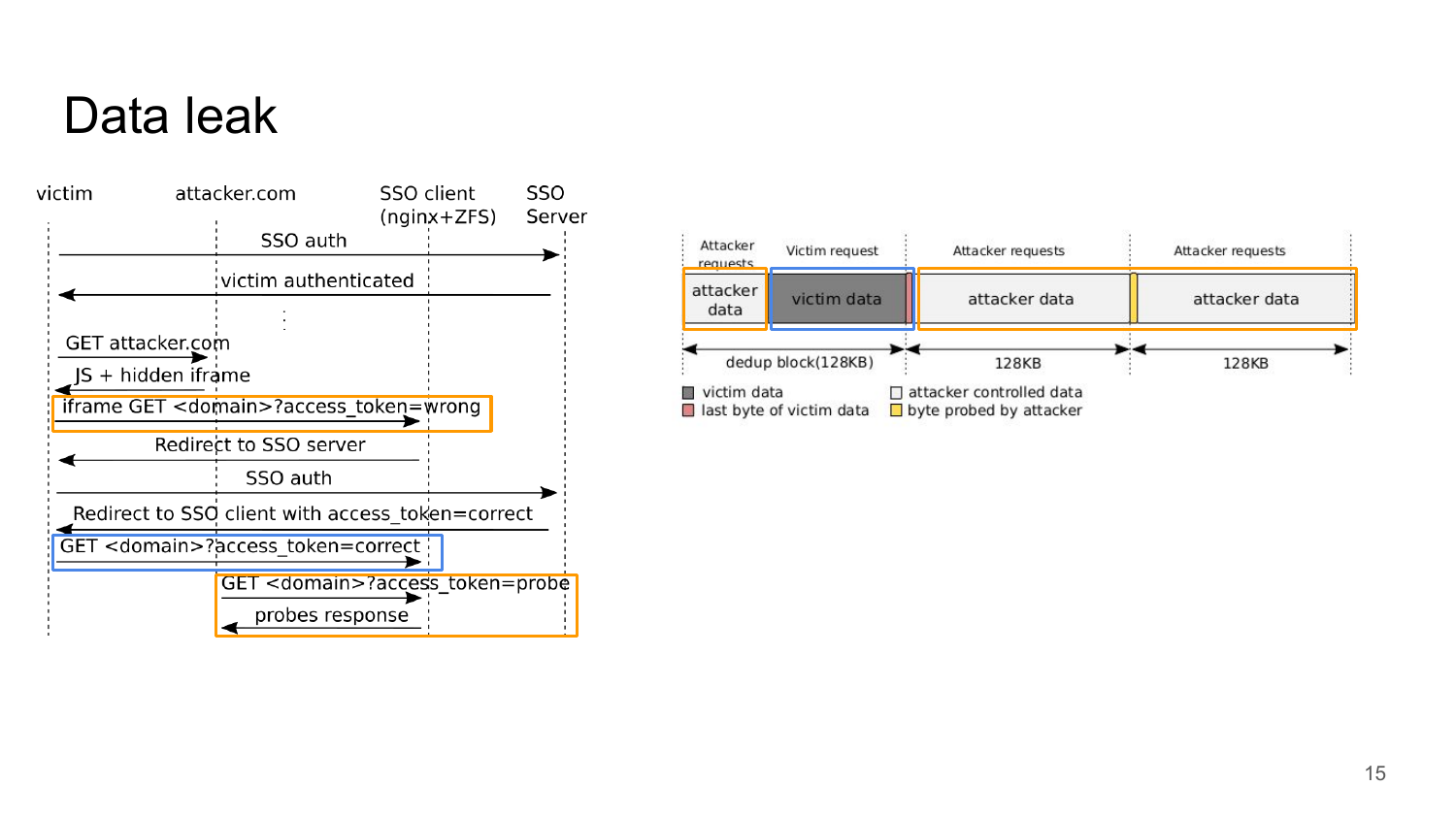

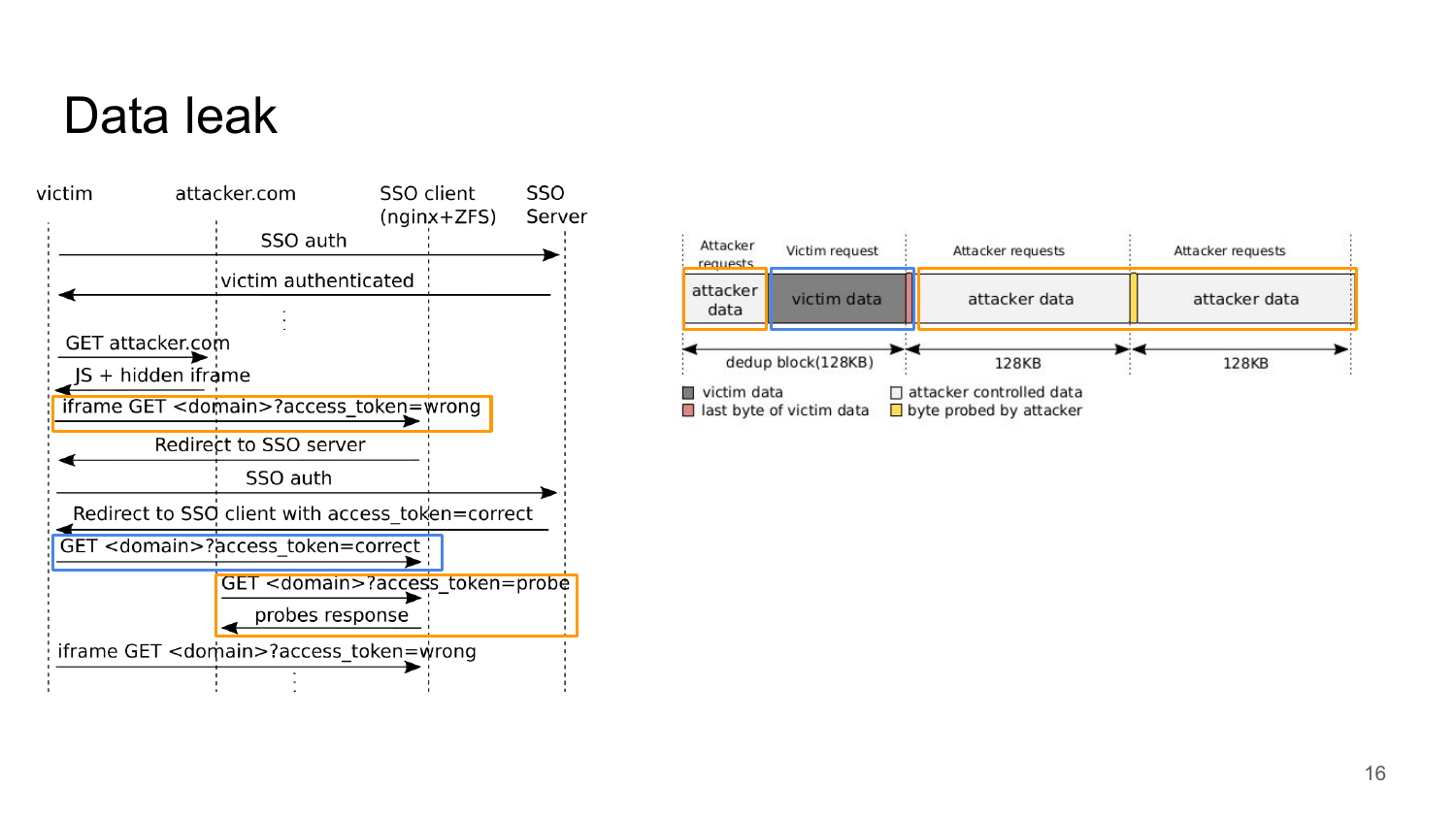



- correct byte value probe produces transaction durations < threshold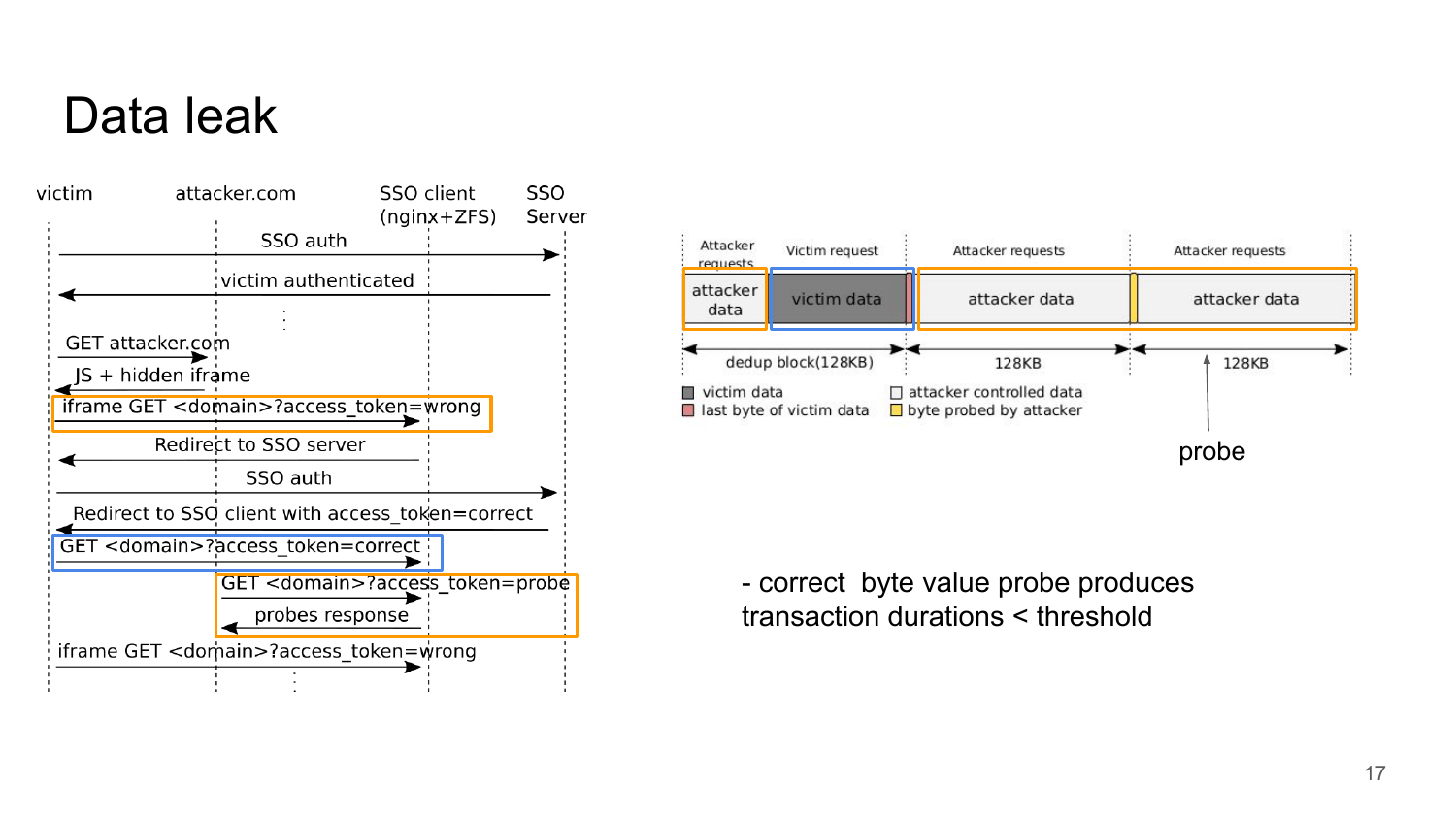- SSO client: 4CPU, 16GB RAM, FreeBSD 10.4, ZFS and Nginx1.14

- ZIL: 10% RAM

- OAuth token 22 bytes (base64)
- LAN: 1 hop (RTT 0.1ms)
- WAN: 12 hops (RTT 2ms)

#### LAN 1 byte data leak

| Success | Attack time/byte   | Probes/byte val | $\rm I/O$ |
|---------|--------------------|-----------------|-----------|
| 50%     | $19.2 \text{ min}$ | 200             | $4.9$ GB  |
| 80%     | 25.6 min           | 300             | 7.3 GB    |
| 92%     | 42.6 min           | 400             | 9.8 GB    |
| 96%     | 78.9 min           | 800             | 19.6 GB   |

#### WAN 1 byte data leak

|     | Success Attack time/byte Probes/byte val |     | I/O      |
|-----|------------------------------------------|-----|----------|
| 64% | $24.5 \text{ min}$                       | 200 | $4.9$ GB |
| 87% | 38.4 min                                 | 300 | 7.3 GB   |
| 94% | 59.7 min                                 | 400 | 9.8 GB   |
| 94% | $110.9 \text{ min}$                      | 800 | 19.6 GB  |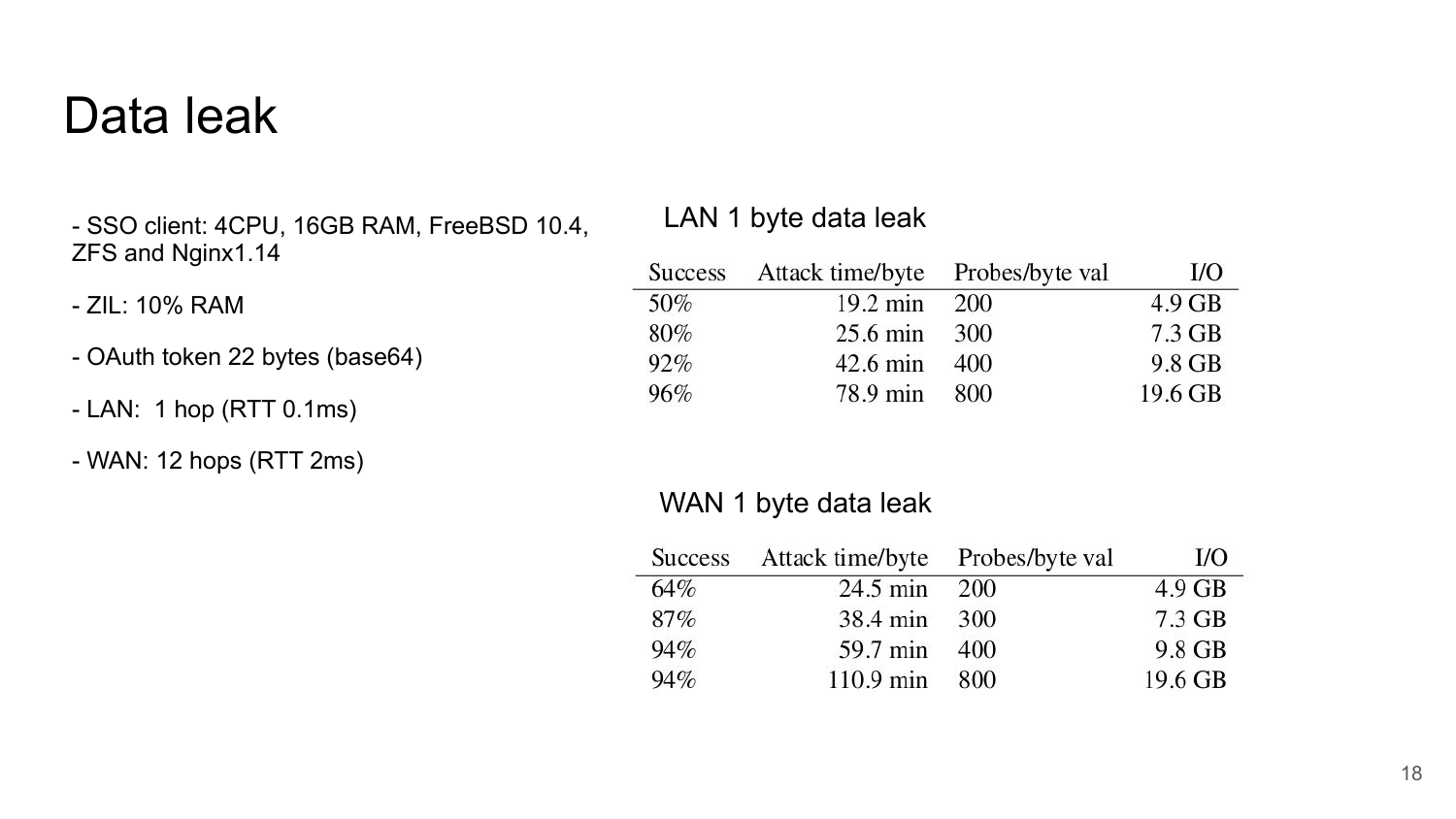# **Mitigation**

- Deduplication ideal implementation
	- Save space
	- Constant time behavior

- Pseudo-same behavior policy
	- Perform data overwrite for duplicate data
	- Renders remote attacks impractical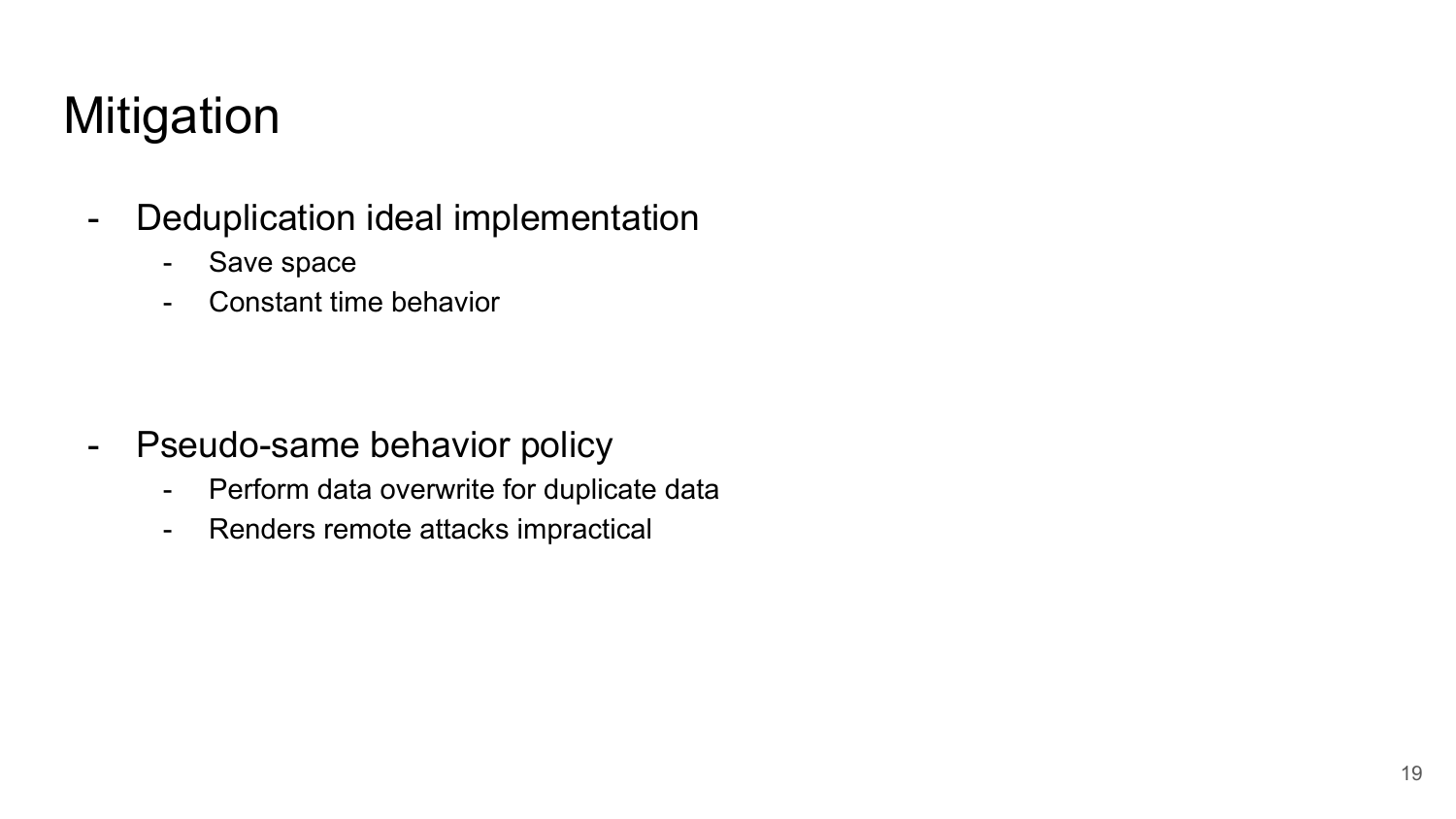### **Conclusions**

- Filesystem deduplication implementations introduce timing side channels that can be abused to leak, fingerprint or exfiltrate data

- Remote attacks leak data at byte granularity across the network

- Mitigation using a pseudo-same behavior policy without filesystem redesign